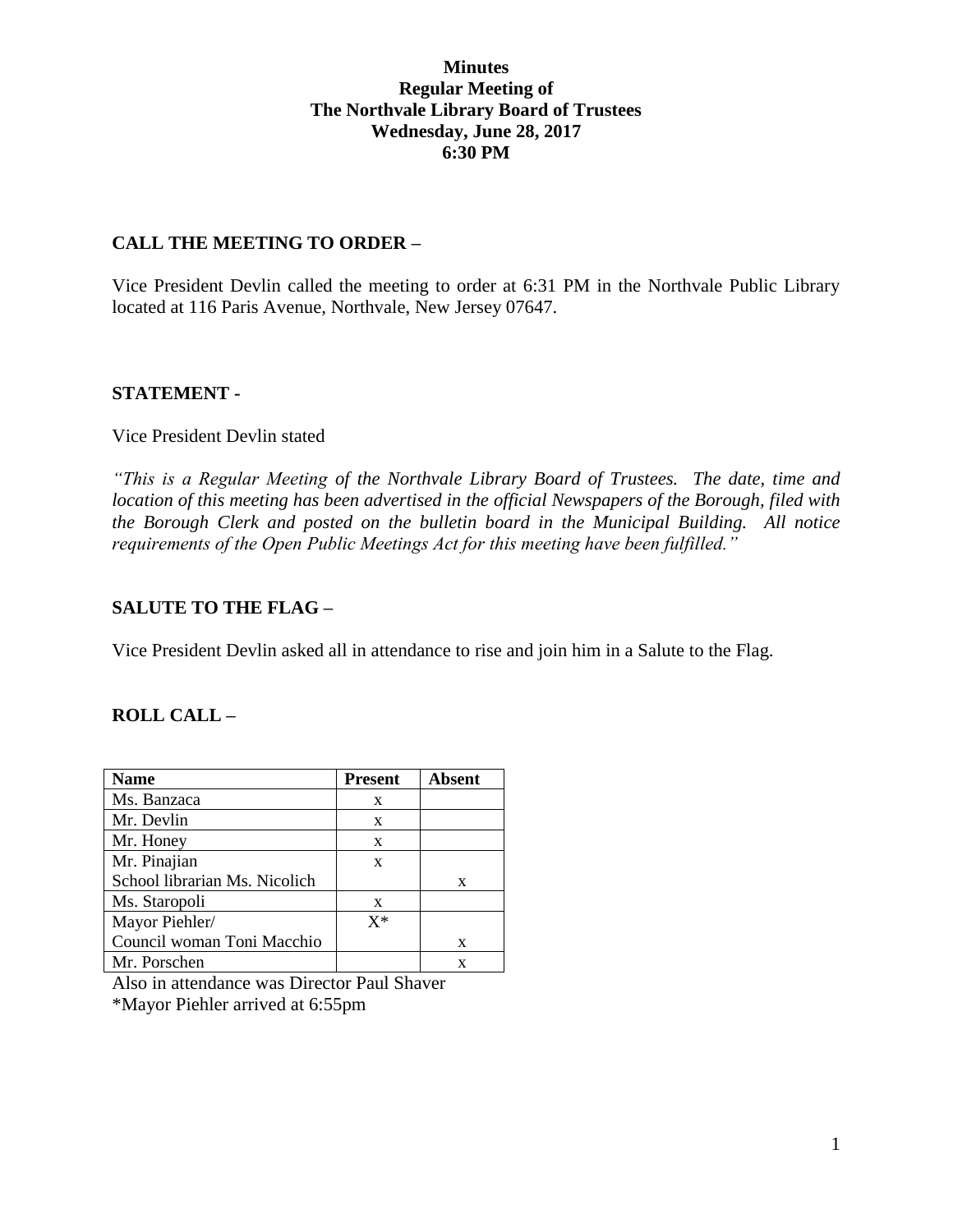# **APPROVAL OF MINUTES**

Resolved to approve the minutes from the May 24, 2017 regular board meeting

| <b>Name</b>   | <b>ACTION</b> | <b>YES</b> | NO | <b>ABSENT</b> | <b>ABSTAIN</b> |
|---------------|---------------|------------|----|---------------|----------------|
| Ms. Banzaca   | second        | X          |    |               |                |
| Mr. Devlin    | motion        | X          |    |               |                |
| Mr. Honey     |               | X          |    |               |                |
| Mr. Pinajian  |               | X          |    |               |                |
| Ms. Nicolich  |               |            |    |               |                |
| Ms. Staropoli |               | X          |    |               |                |
| Mayor Piehler |               |            |    | X             |                |
| Ms. Macchio   |               |            |    |               |                |
| Mr. Porschen  |               |            |    | x             |                |

The minutes were adopted on a roll call vote as follows:

## **GENERAL DISCUSSION –**

On behalf of the board, Vice President Devlin thanked the Friends of the Library for their very generous donations of robotics, kindles and all of their ongoing support.

The summer program had its kick off on June  $27<sup>th</sup>$  and had over 50 children. Outrageous Pets, donated by the Friends, came and entertained the children.

#### **Director's Report**

Emily Pepe–began training on using robots (Ozobots, and Lego Mindstorms); continued planning for Summer Reading and prepared to train the new maternity leave position.

Upcoming Robotics program – July  $12<sup>th</sup>$  with 3<sup>rd</sup> and 4<sup>th</sup> grade students from Northvale Summer Camp

Michele Albanese and Emily Pepe – reorganized the Children's department shelves, and withdrew books. Toys are now in separate animal-themed containers. Dianne Scott – helped withdraw books to make room for Korean language display; will now update the e-vanced calendar months in advance in order to improve advertisement.

Michael Grgurev – will do a Saturday STEM class as soon as the program has begun.

#### Programming: May

Adult

- ESL Class 4 sessions: 24 in attendance
- Northvale's Reading Book Club 1 session; 6 in attendance
- Candle Holder Craft: 2 sessions; each with 8 in attendance (16 total attendees)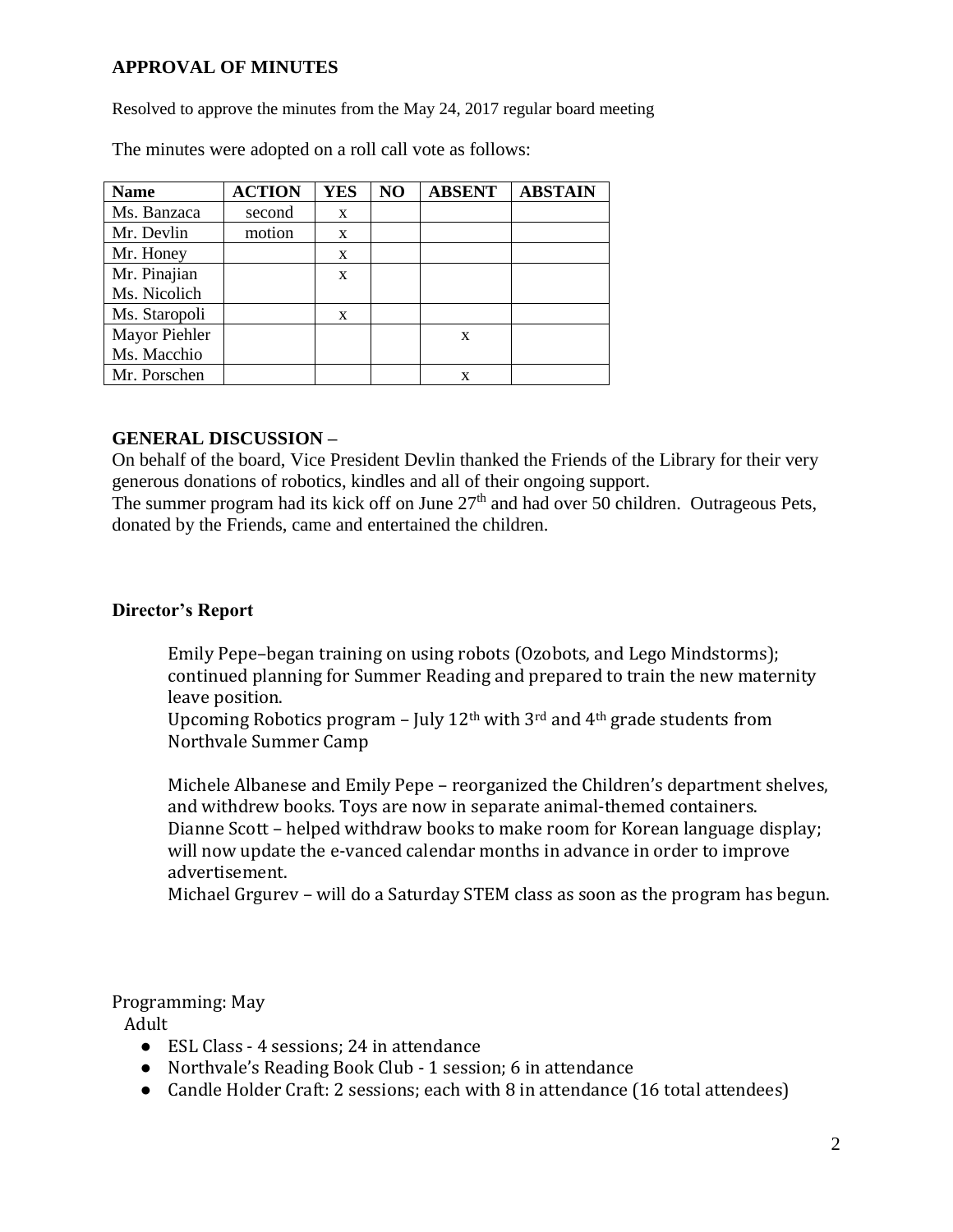# Children:

| <b>Event/Program</b>     | <b>Date</b>  | <b>Children</b> | Tweens/Teens     | <b>Adults</b>  | <b>Notes</b>        |
|--------------------------|--------------|-----------------|------------------|----------------|---------------------|
| Pre-K Storytime          | 5/1/17       | 9               | $\boldsymbol{0}$ | 1              |                     |
| Storytime                | 5/2/17       | 3               | $\theta$         | $\overline{c}$ |                     |
| May the 4th be With You! | 5/4/17       | 8               | $\theta$         | 4              |                     |
| Cinco de Mayo            | 5/5/17       | 4               | $\theta$         | $\overline{2}$ |                     |
| <b>Smash Tournament</b>  | 5/6/17       | 8               | $\overline{a}$   | 4              |                     |
| Storytime                | 5/10/17      |                 |                  |                | <b>Sick</b>         |
| DIY Mother's Day Cards   | 5/11/17      | 7               | $\theta$         | 3              |                     |
| Who was/is Club          | 5/15/17      | 4               | $\mathbf{1}$     | $\overline{2}$ |                     |
| Pre-K Storytime          | 5/16/17      | 9               | $\mathbf{1}$     | $\mathbf{1}$   | Special H.S. Reader |
| Storytime                | 5/17/17      | 7               | $\theta$         | 5              |                     |
| <b>Bee Craft</b>         | 5/18/17      | 8               | $\theta$         | 3              |                     |
| Young Readers Club       | 5/19/17      | $\theta$        | $\theta$         | $\Omega$       |                     |
| Books & Bites            | 5/22/17      | 4               | $\theta$         | $\Omega$       |                     |
| Storytime                | 5/24/17      | 4               | $\Omega$         | 3              |                     |
| Snacks w/ Jenna          | 5/25/17      | $\overline{4}$  | $\mathbf{1}$     | $\overline{2}$ |                     |
| Torn Art Craft           | 5/26/17      | 8               | $\mathbf{1}$     | 6              |                     |
| Pre-K Storytime          | 5/30/17      | 9               | $\theta$         | $\mathbf{1}$   |                     |
| Storytime                | 5/31/17      | $\overline{4}$  | $\Omega$         | 3              |                     |
|                          | <b>TOTAL</b> | 100             | 6                | 42             |                     |

## Administrative

- Library Cards: 1,370patrons registered as of June 28, 2017. 11new cards since the May report.
- Strategic Planning: currently working on the Community and Library Overview section
- Financial audit for 2016 began June 19, 2017
- Website redesign: more mobile-friendly, better access to data bases, cleaner structure and interface.

#### **Friends of the Library Report- Kathy Brunet**

The board thanked The Friends who have made an extremely generous \$3,240 donation for STEM programming, Kindle Fire 7s and a subscription to Transparent Language, an online language learning tool.

Kathy stated that the Friends have donated almost \$6000 year to date. The book sale is over and they may not be doing one next year. It was a lot of work and it didn't bring in much money.

#### **Treasurer's Report**

The board looked over the budget. Year to date, it looks like we are on target. The board and the director will begin to look into setting up a capital fund.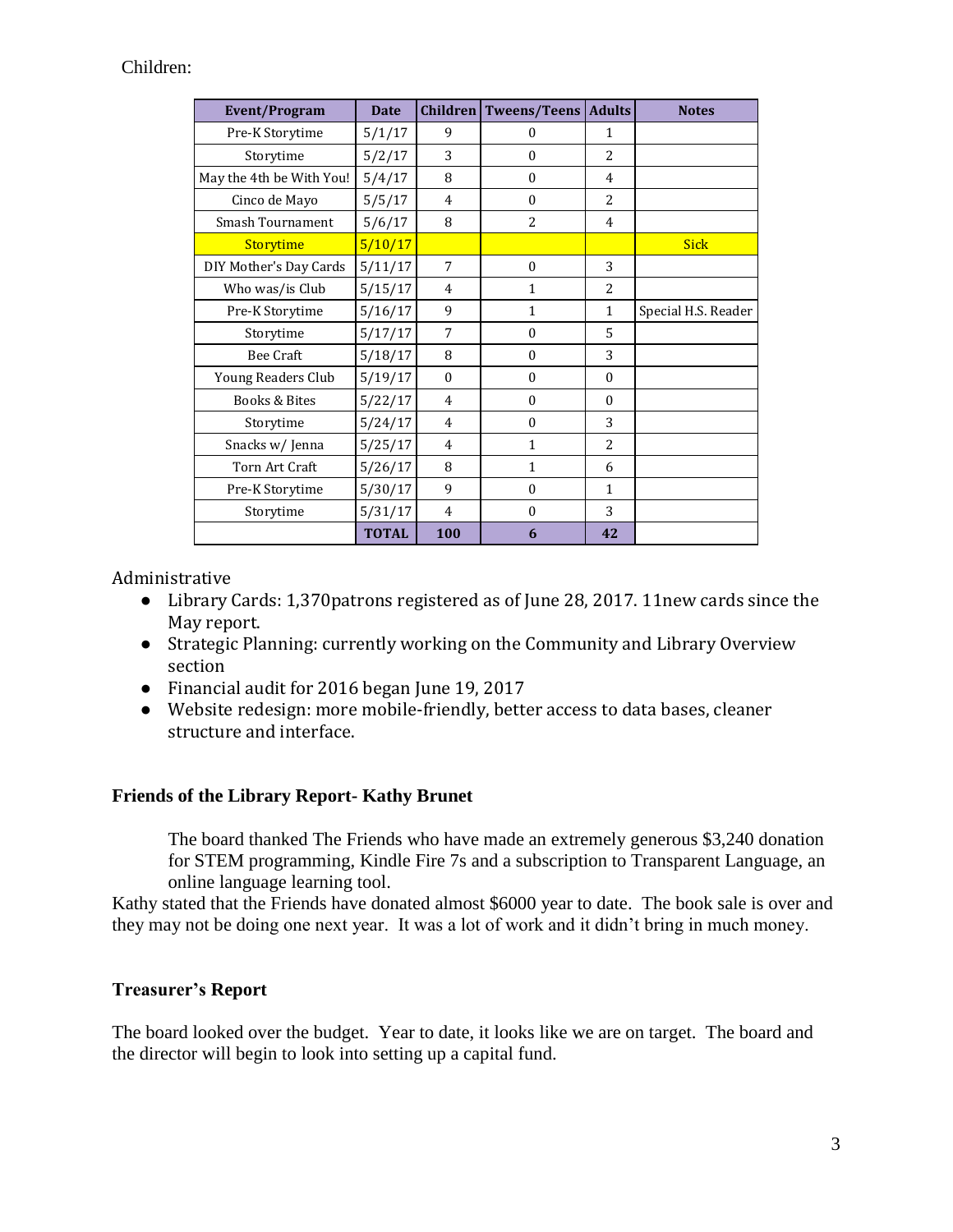# **ROLL CALL VOTES –**

Resolved to approve the claims list for the month of June in the amount of \$3907.12

. The resolution was adopted on a roll call vote as follows:

| <b>Name</b>   | <b>ACTION</b> | <b>YES</b>   | NO | <b>ABSENT</b> | <b>ABSTAIN</b> |
|---------------|---------------|--------------|----|---------------|----------------|
| Ms. Banzaca   |               | X            |    |               |                |
| Mr. Devlin    | second        | X            |    |               |                |
| Mr. Honey     |               | X            |    |               |                |
| Mr. Pinajian  |               | X            |    |               |                |
| Ms. Nicolich  |               |              |    |               |                |
| Ms. Staropoli | motion        | X            |    |               |                |
| Mayor Piehler |               | $\mathbf{x}$ |    |               |                |
| Ms. Macchio   |               |              |    |               |                |
| Mr. Porschen  |               |              |    | X             |                |

Resolved to approve the replenishment of the petty cash for \$75

The resolution was adopted on a roll call vote as follows:

| <b>Name</b>   | <b>ACTION</b> | <b>YES</b> | NO | <b>ABSENT</b> | <b>ABSTAIN</b> |
|---------------|---------------|------------|----|---------------|----------------|
| Ms. Banzaca   | second        | X          |    |               |                |
| Mr. Devlin    |               | X          |    |               |                |
| Mr. Honey     |               | X          |    |               |                |
| Mr. Pinajian  |               | X          |    |               |                |
| Ms. Nicolich  |               |            |    |               |                |
| Ms. Staropoli | motion        | X          |    |               |                |
| Mayor Piehler |               | X          |    |               |                |
| Ms. Macchio   |               |            |    |               |                |
| Mr. Porschen  |               |            |    |               |                |

Resolved to approve of the hiring of Victoria Thomas as part-time Youth Services Assistant to fill in for a maternity leave at the Northvale Public Library at \$16.25 per hour for twenty hours a week.

The resolution was adopted on a roll call vote as follows:

| <b>Name</b>   | <b>ACTION</b> | <b>YES</b> | NO | <b>ABSENT</b> | <b>ABSTAIN</b> |
|---------------|---------------|------------|----|---------------|----------------|
| Ms. Banzaca   |               | X          |    |               |                |
| Mr. Devlin    | motion        | X          |    |               |                |
| Mr. Honey     |               | X          |    |               |                |
| Mr. Pinajian  |               | X          |    |               |                |
| Ms. Nicolich  |               |            |    |               |                |
| Ms. Staropoli |               | X          |    |               |                |
| Mayor Piehler | second        | X          |    |               |                |
| Ms. Macchio   |               |            |    |               |                |
| Mr. Porschen  |               |            |    | x             |                |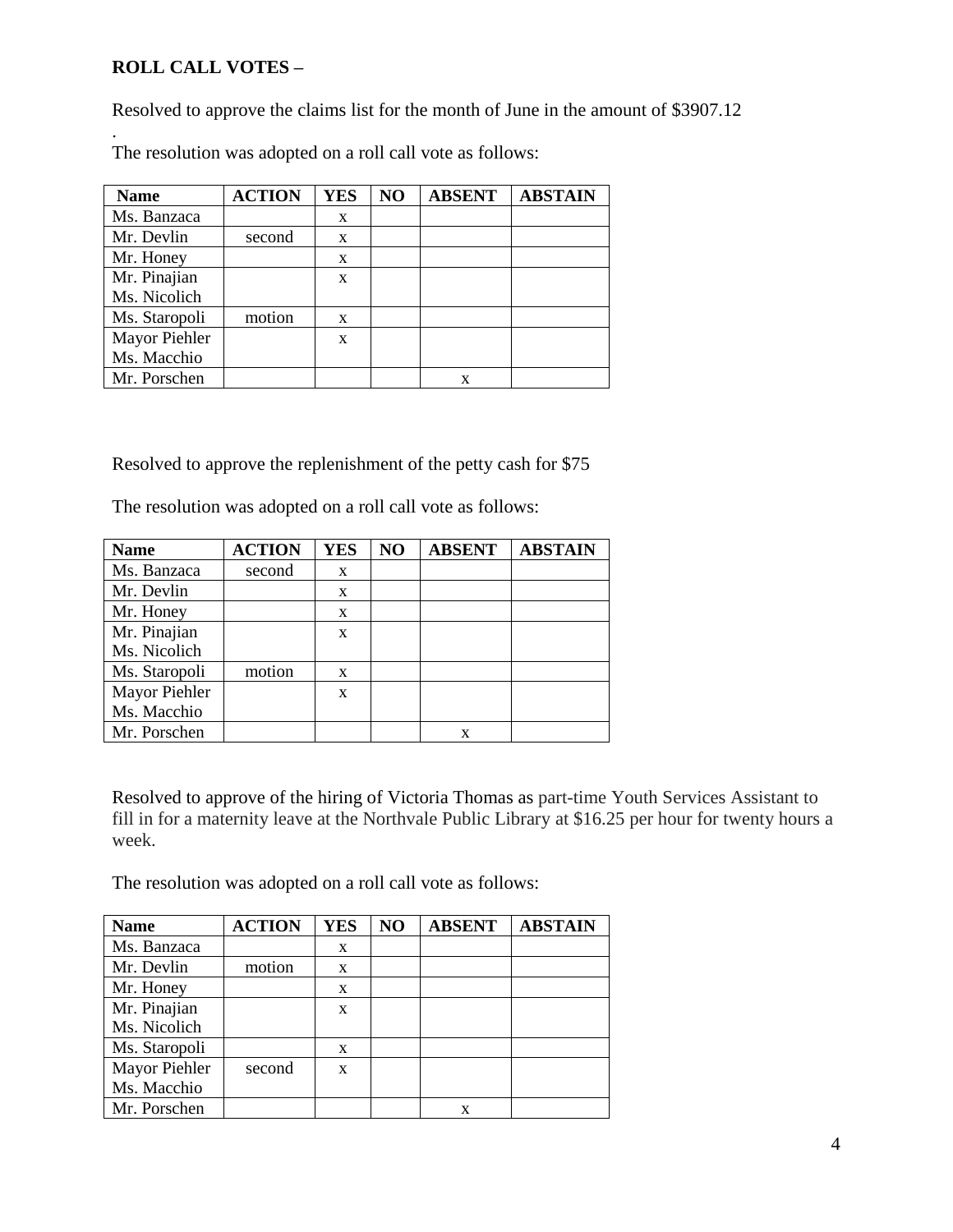Resolved to approve of the hiring of Kimberly Broderick for part-time Library Assistant at the Northvale Public Library at \$14.50 per hour for up to 15 hours per week.

| <b>Name</b>   | <b>ACTION</b> | <b>YES</b> | N <sub>O</sub> | <b>ABSENT</b> | <b>ABSTAIN</b> |
|---------------|---------------|------------|----------------|---------------|----------------|
| Ms. Banzaca   |               | X          |                |               |                |
| Mr. Devlin    | second        | X          |                |               |                |
| Mr. Honey     |               | X          |                |               |                |
| Mr. Pinajian  |               | X          |                |               |                |
| Ms. Nicolich  |               |            |                |               |                |
| Ms. Staropoli | motion        | X          |                |               |                |
| Mayor Piehler |               | X          |                |               |                |
| Ms. Macchio   |               |            |                |               |                |
| Mr. Porschen  |               |            |                | x             |                |

The resolution was adopted on a roll call vote as follows:

# **HEARING OF THE PUBLIC –**

Vice President Devlin opened the meeting to the public at 7:21 PM

With no one addressing the board, Vice President Devlin declared the public comment portion of the meeting closed.

The board, upon the following roll call vote, resolved to go into executive session at 7:22pm to discuss some personnel issues.

| <b>Name</b>   | <b>ACTION</b> | <b>YES</b> | NO | <b>ABSENT</b> | <b>ABSTAIN</b> |
|---------------|---------------|------------|----|---------------|----------------|
| Ms. Banzaca   |               | X          |    |               |                |
| Mr. Devlin    | second        | X          |    |               |                |
| Mr. Honey     |               | X          |    |               |                |
| Mr. Pinajian  |               | X          |    |               |                |
| Ms. Nicolich  |               |            |    |               |                |
| Ms. Staropoli | motion        | X          |    |               |                |
| Mayor Piehler |               | X          |    |               |                |
| Ms. Macchio   |               |            |    |               |                |
| Mr. Porschen  |               |            |    | X             |                |